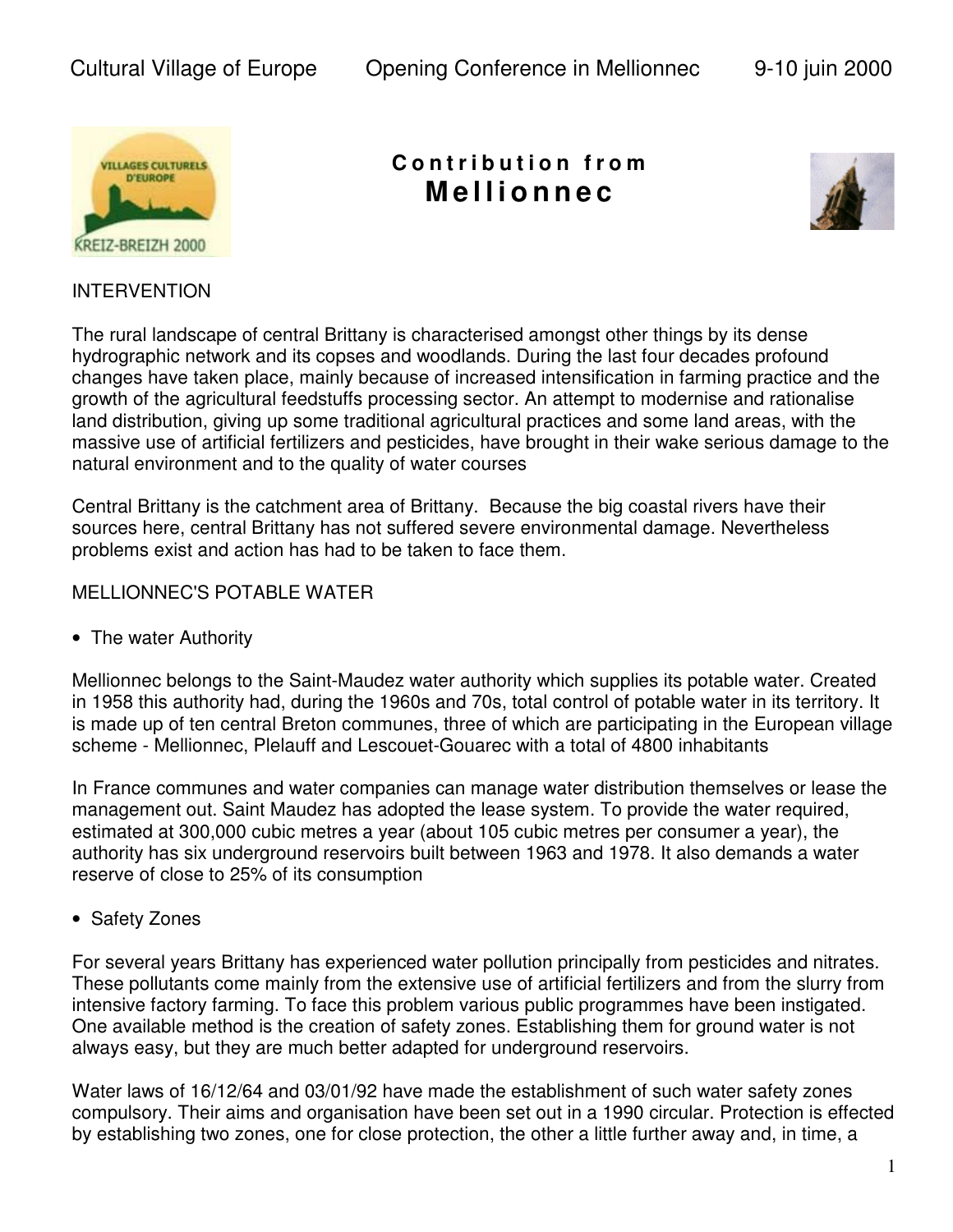more distant zone which would complete the system

The first zone aims to prevent direct pollution, the other two more widespread pollution. In these zones bans and orders apply. The immediate protection zone is closed and access forbidden. Maintenance in this area must be non-polluting; the use of any chemical weedkiller is therefore forbidden. In the second zone, rules are fixed according to a Departmental classification

• The Case of Villeneuve

In conformity with the law, the water authority must create safety zones around its catchments. Each of these has its specific problems (pollution level, human activities, geological context, etc.); preliminary studies must be systematically undertaken

We are concerned here with the case of Villeneuve. This catchment reservoir mainly supplies Mellionnec commune

The mean amount of nitrates is of the order of 35mg/litre. This is above the recommended European norm of 25mg/litre (the threshold alert level). It is, however, below the 50mg/litre which is the maximum for potable water. A level greater than 50mg/litre means either that collection of water must be stopped or that a nitrate filter must be installed. The latter solution is expensive and unrealistic in the context of rural communes with low budgets. Accordingly it has been necessary to solve the problem by putting in place safety measures to protect the catchment and ensure its continued use

The area studied for this protection zone is about 45 hectares (ha). Over 60% of the area is agricultural land (including fallow), the rest is woodland and heath. There is a farmhouse and associated buildings in the area. Pollution risks are basically agricultural. Furthermore, the local geology does not allow for natural denitrification which can sometimes occur in sub-strata. A stream passes close to the borehole.

In view of these facts brought to light in the preliminary study, a protection zone has been proposed by a professional hydrologist. He has recommended:

\*\*\* the maintenance of the existing protection zone;

\*\*\* the protection of the stream on the approaches to this zone;

\*\*\* the creation of a second zone divided into two:

a sensitive 14ha zone. The very strictest Departmental rules are to be applied there (R1); an extra 30ha zone with more flexible rules (R3).

By way of example, here are some of the prohibitions put in place:

making a quarry, a pond, drainage, destroying banks and hedges; spreading poultry slurry and the continuous silage feeding of animals are forbidden in R1.

The use of pesticides is banned in R1 but is controlled in R3 by a list of products that can or cannot be used. The spreading of manure is forbidden in R1 and allowed for one month only in R3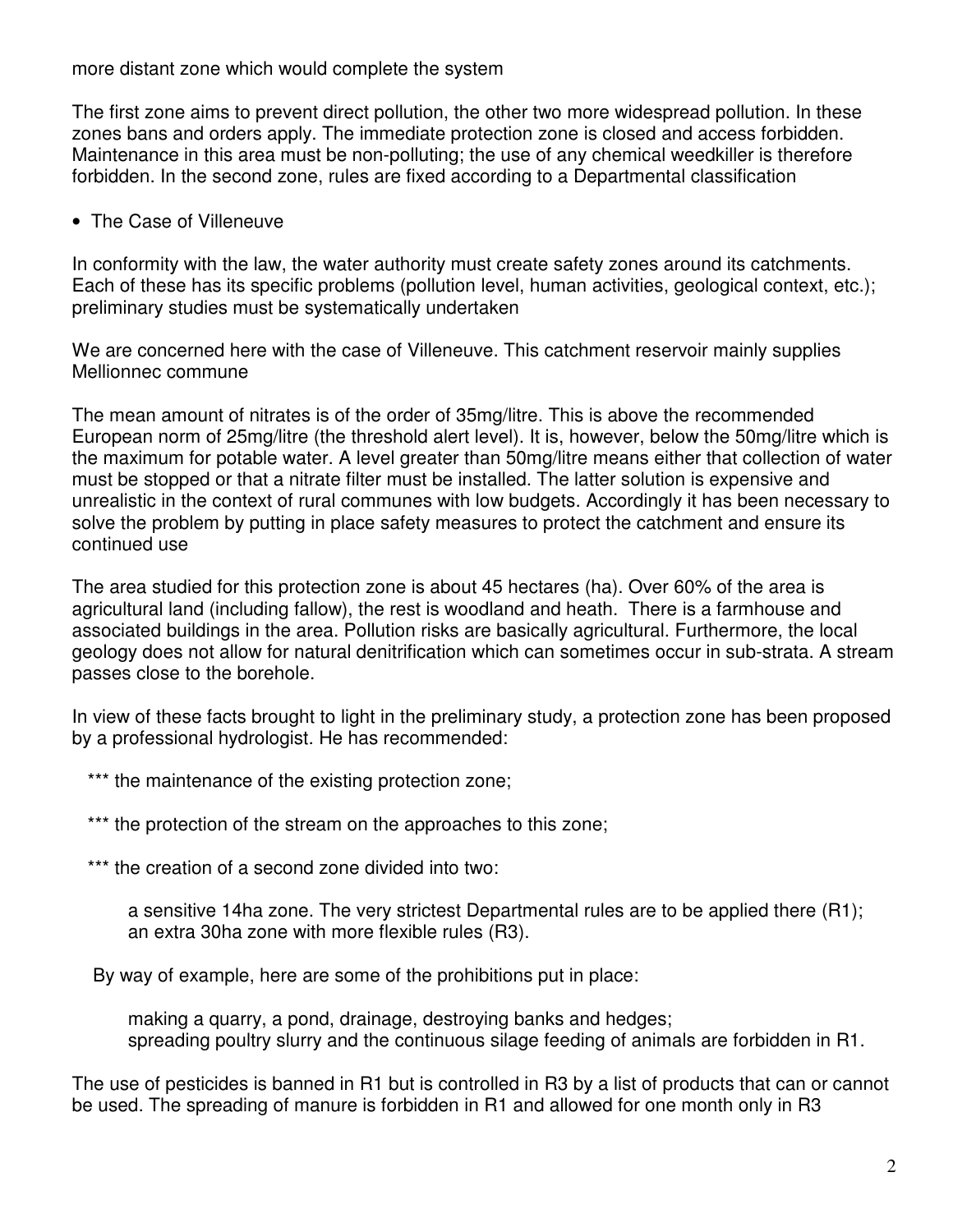The project has been put to a public enquiry. This procedure gives the public the opportunity to consult the file for one month and to comment on it in the Mairie. After local people have given their opinions, the file goes before an administrative body and at the end of these deliberations the project is approved or not by the Prefect.

• Local Success.

In Mellionnec there is only one farmer in the area concerned. He has accepted the establishment of the security zone and has agreed to abide by rules which could be a hindrance to his production. In exchange for his promise he will be reimbursed according to a fixed scale

The zone scheme has been well accepted locally and seems to be on the way to fruition. However, hitch-free development is not always possible and the creation of safety zones can cause tensions, with private interests at times coming into strong conflict with communal interests

It is essential to monitor the development of the quality of Villeneuve's water during the years that follow the establishment of the security zone which, it is to be hoped, will guarantee water quality for future generations

MANAGEMENT OF THE PEAT-BOG OF STANG PRAT AR MEL

The second example we are going to illustrate concerns the preservation of a remarkable natural site, the peat-bog of Stang Prat Ar Mel in the commune of Lescouet-Gouarec. In an indirect way what happens here has a bearing on maintaining water quality, since this wet area at the head of a tributary of the Crennard stream forms a purifying buffer zone in respect of pollution risks in the water courses

• A Particularly Rich Environment.

The Stang Prat Ar Mel wetland extends over 75ha. It is made up of a very wet central zone around which are ranged several different environments. This zone has long been established as a heritage interest site where the conservation of habitats and species is sought

A regional team of scientists has been conducting research there since 1984 and the zone has been registered on the list of Natural Zones of Faunal and Floral Ecological Interest (ZNIEFF). In general peat-bogs provide special environments for vegetation. A cold micro-climate exists in them throughout the year: they can even freeze on summer nights. Because of this, plants that have survived from the Pleistocene (e.g. the tufted flax, linaigrette), which should have disappeared because of climatic change, have found refuge in peat-bogs. The poverty of peat-bog soils and the presence of water result in a special kind of vegetation

On the Stang Prat Ar Mel site there are 19 noteworthy plants, four of which are protected:

- \*\*\* Sphagnum Pylaie moss (a plant of European-wide interest);
- \*\*\* Round-leaved moor-grass (Drosera rotundifloria);
- \*\*\* Transitional-leaved moor-grass (D. intermedia);
- \*\*\* The underwater moss Lycopodium inundatum.

The animal world is also present in this area, since the regular sighting of the European otter has been registered and the blond curlew nests there. Entomological interest is provided by the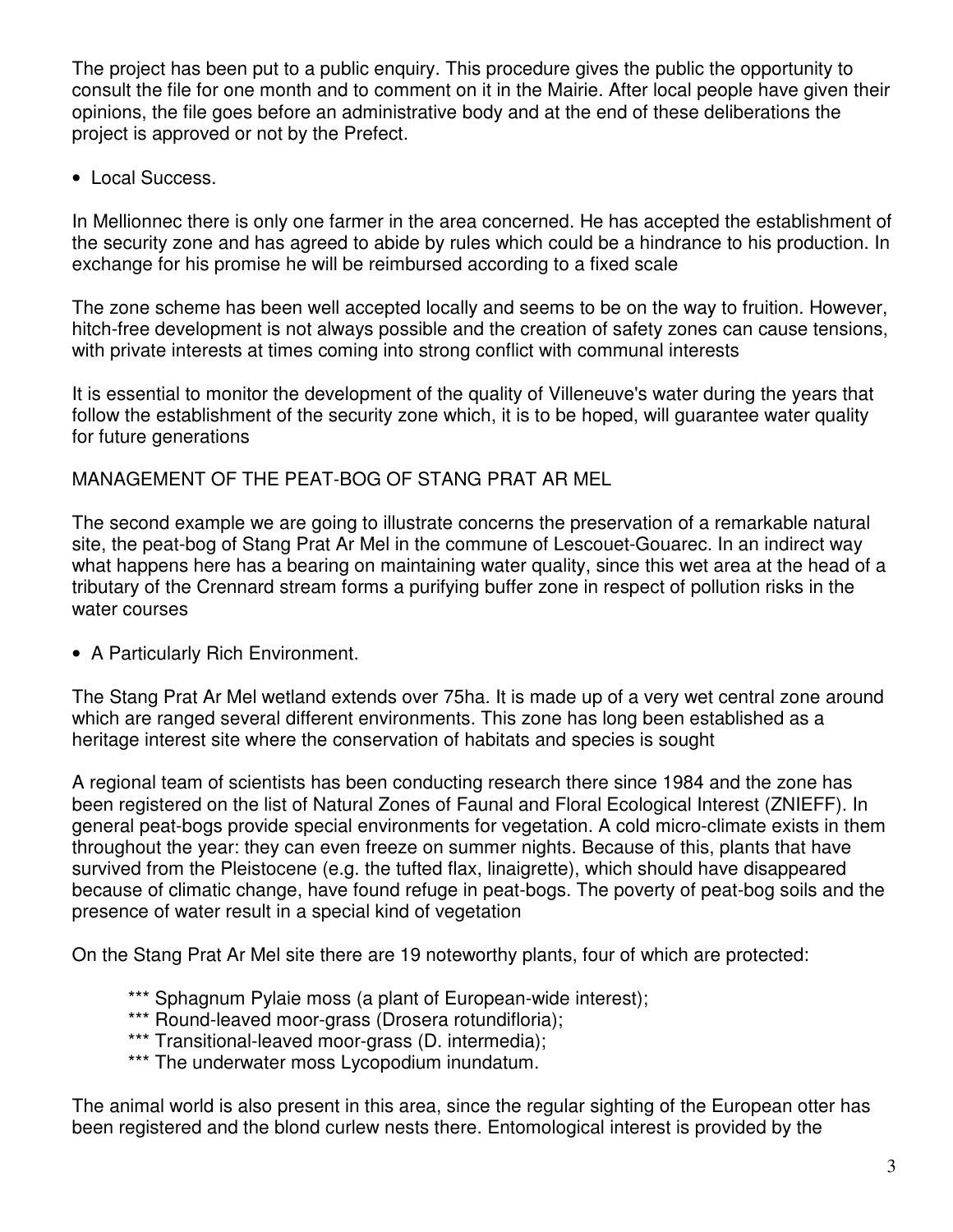presence of a rare butterfly, the swamp blue, a grasshopper and an ant, previously considered to be mountain insects

• An Individual but not very Effective Status

The ZNIEFFs (see above) provide a useful tool for knowledge of the French natural environment. The listing programme on a national scale was inaugurated in 1982 by the Minister for the Environment. Its aim is to have as complete a register as possible of natural sites where interest lies either in the balance and richness of the ecosystem or in the presence of rare and threatened animal and plant species.

The ZNIEFF zones are classified into two groups:

TYPE 1 : demarcated sectors characterised by their notable biological interest. Stang Prat Ar Mel falls into this category.

TYPE 2 : large naturally rich and relatively unchanged assemblages or those that offer significant biological potential.

Before undertaking any project (roadworks or farming) it is obligatory to consult the list. The aim of this is that environmental issues be addressed before it is too late. A project which omitted to mention the presence of a ZNIEFF in its impact study would be refused. However, the ZNIEFF status gives no official protection and very often initial studies limit themselves to listing ZNIEFFs involved without really taking them into consideration as the actual work proceeds

Peat-bogs have been included as Natura 2000 sites at the heart of the European Community directive 'HABITATS'

• A Threatened Zone: a neglected environment.

Because traditional agricultural practices have been abandoned (e.g. pasture, reaping, etc.) and because of turf-cutting, the peat-bog tends to fill up through progressive encroachment of vegetation and in time becomes bushland. Finally the environment runs the risk of wooding over completely and of losing its special attraction. Human intervention allows the biodiversity to be maintained, but recent change towards a more intensive agriculture has led to the abandonment of the peat-bog and the surrounding water meadows which were previously well maintained. Some damage has resulted from human activity

In 1993 in the course of 'remembrement' (that is the rationalisation and modernisation of field systems, access and ownership) put in place by the Departmental Agriculture and Forestry management, a large farm road was built up to the water course of the peat-bog, threatening it with drying out.

• Towards Recovery

In 1993 following tests carried out by the Environment Federation of Central Brittany (FCBE), the first management schemes were put in place. Initial work, financed by the General Council of the Cotes d'Armor, enabled the damage caused by the farm road to be repaired. After that the site was registered in the 'LIFE, peat-bogs of France' programme. This is a powerful financial tool that can be used only in exceptional environments on important sites, therefore the Lescouet-Gouarec peat